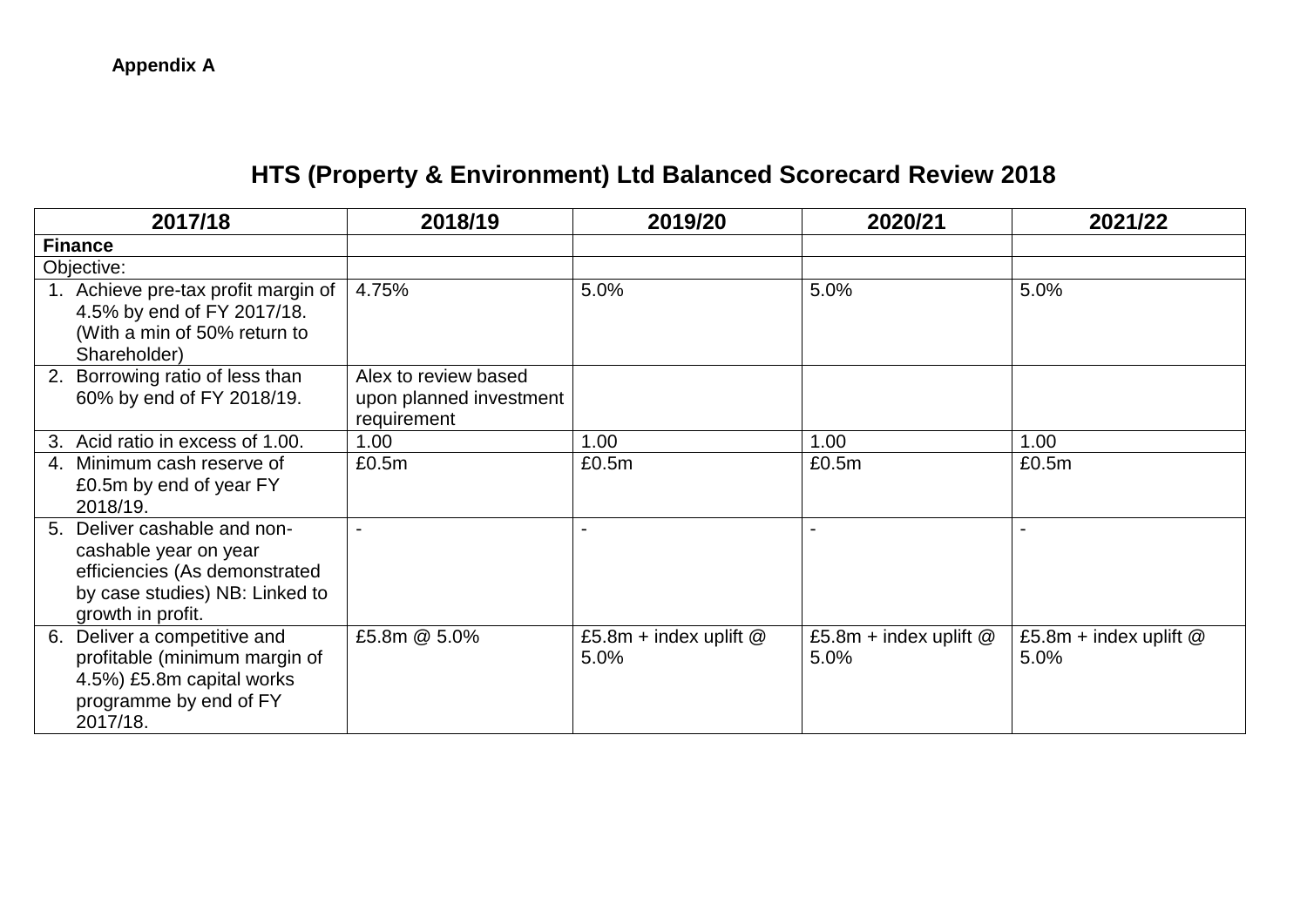| 2017/18                                                                                                                    | 2018/19 | 2019/20 | 2020/21 | 2021/22 |
|----------------------------------------------------------------------------------------------------------------------------|---------|---------|---------|---------|
| <b>Operational Performance</b>                                                                                             |         |         |         |         |
| Objective:                                                                                                                 |         |         |         |         |
| 1. Achieve an overall success rate<br>of 95% against the major and<br>minor KPI suite.                                     | 95%     | 95%     | 95%     | 95%     |
| 2. Sickness absence rate below<br>4% annualised.                                                                           | 3.9%    | 3.8%    | 3.7%    | 3.5%    |
| 3. Health and safety performance<br>below HSE accident incident<br>rate. Attain 500,000 hours<br>reportable accident free. | ditto   | ditto   | ditto   | ditto   |
| 4. 100% compliance with<br>regulatory requirements.                                                                        | ditto   | ditto   | ditto   | ditto   |
| 5. Value of spend on<br>subcontractors on the ASC to<br>be no greater than 10% of the<br>ASC budget.                       | 9.5%    | 9.0%    | 8.5%    | 8.0%    |
| To achieve an overall success<br>6.<br>rate of 95% of customer repairs<br>dealt with Right First Time.                     | 95.25%  | 95.5%   | 95.75%  | 96%     |

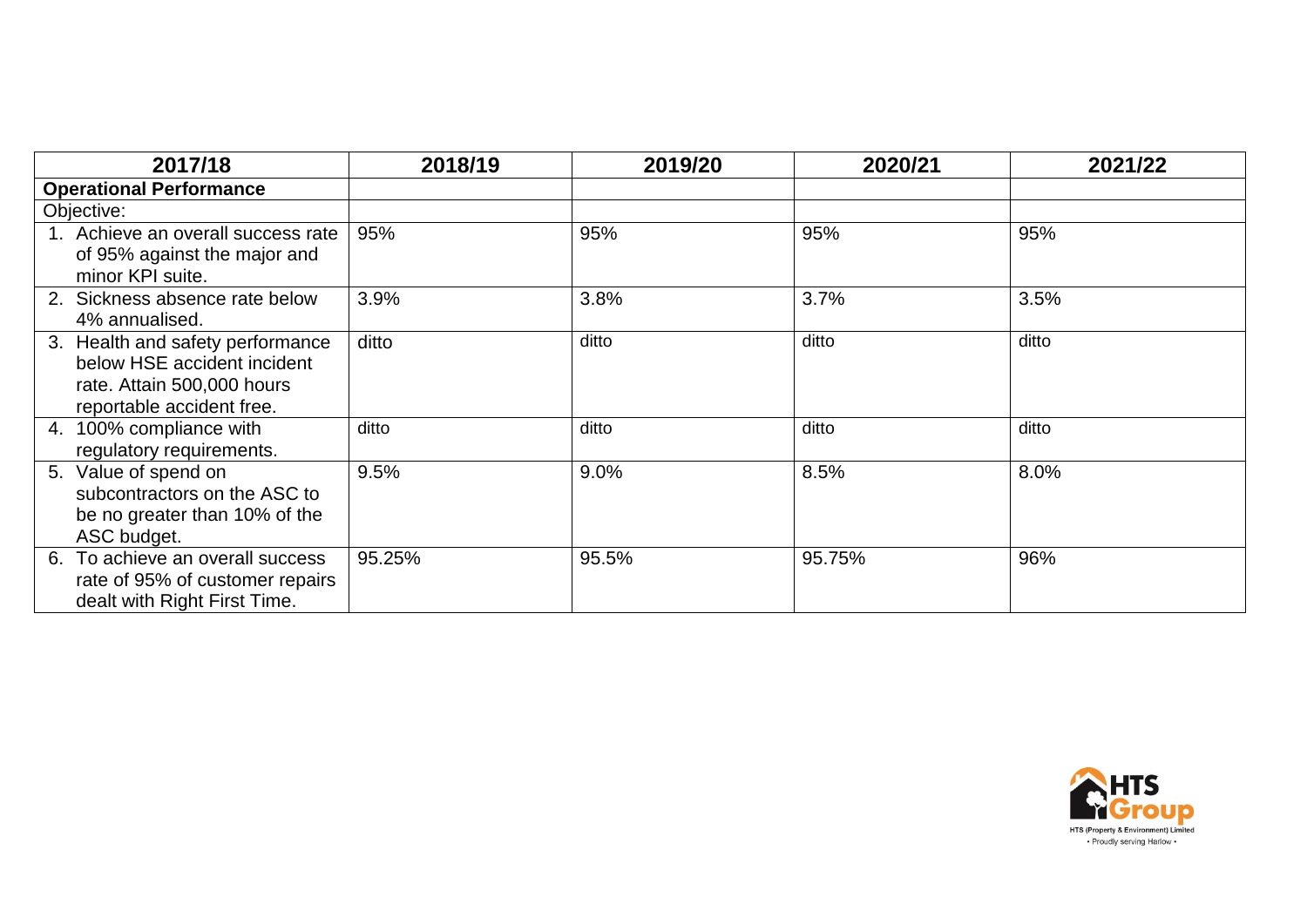| 2017/18                               | 2018/19 | 2019/20 | 2020/21 | 2021/22 |
|---------------------------------------|---------|---------|---------|---------|
| <b>Culture</b>                        |         |         |         |         |
| Objective:                            |         |         |         |         |
| 1. Invest 500 working days (£60K)     |         |         |         |         |
| in corporate social                   |         |         |         |         |
| responsibility.                       |         |         |         |         |
| 2. To ensure that employees on        |         |         |         |         |
| average receive three days            |         |         |         |         |
| training per annum.                   |         |         |         |         |
| 3. Recruit apprentices to fill one in |         |         |         |         |
| three leaver vacancies (in line       |         |         |         |         |
| with business needs) to a             |         |         |         |         |
| maximum of 10 apprentices by          |         |         |         |         |
| the end of FY 2017/18.                |         |         |         |         |
| 4. An agreed-upon succession          |         |         |         |         |
| plan.                                 |         |         |         |         |
| 5. Minimum 60% return rate of         |         |         |         |         |
| staff satisfaction surveys with a     |         |         |         |         |
| satisfaction rate >60%                |         |         |         |         |
| 6. Place the customer experience      |         |         |         |         |
| at the heart of how HTS               |         |         |         |         |
| operates.                             |         |         |         |         |
| 7. Illustrate an innovation driven    |         |         |         |         |
| and entrepreneurial culture.          |         |         |         |         |
| 8. Equality and diversity targets to  |         |         |         |         |
| monitor:                              |         |         |         |         |
| Social Inclusion - quarterly          |         |         |         |         |
| Gender                                |         |         |         |         |

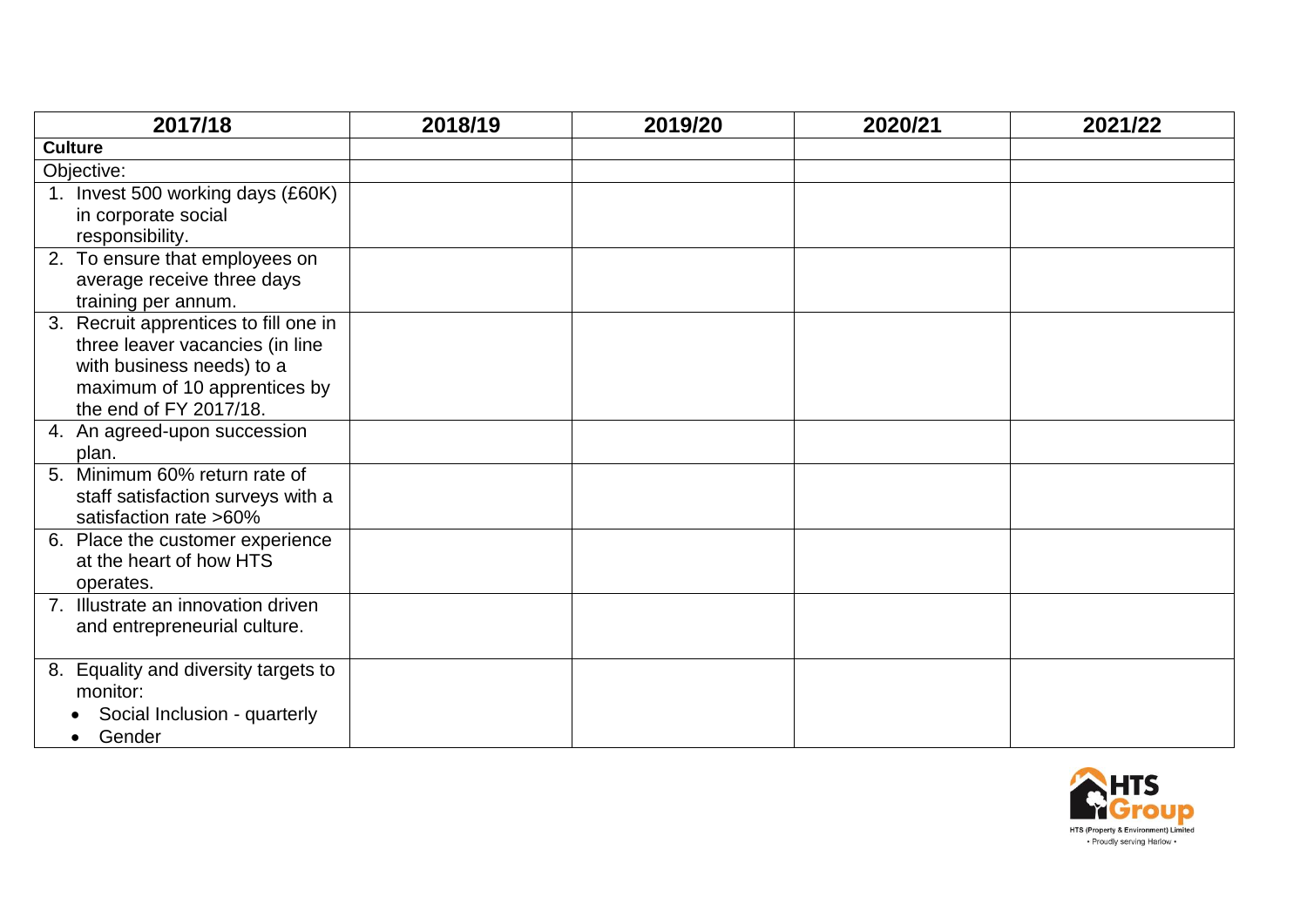|           | Gender Pay Gap - statutory<br>annual requirement<br>• Full time/Part time/Flexible                            |  |  |
|-----------|---------------------------------------------------------------------------------------------------------------|--|--|
|           | working - quarterly                                                                                           |  |  |
| $\bullet$ | Age                                                                                                           |  |  |
|           | <b>Possible Milestone</b>                                                                                     |  |  |
|           | achievements $-$                                                                                              |  |  |
|           | Introduction of social<br>➤<br>inclusion model<br>(CIC)/partnerships with<br>local community<br>organisations |  |  |
|           | $\triangleright$ Achievement of Disability<br><b>Confident Champion</b><br>(level 3 status)                   |  |  |